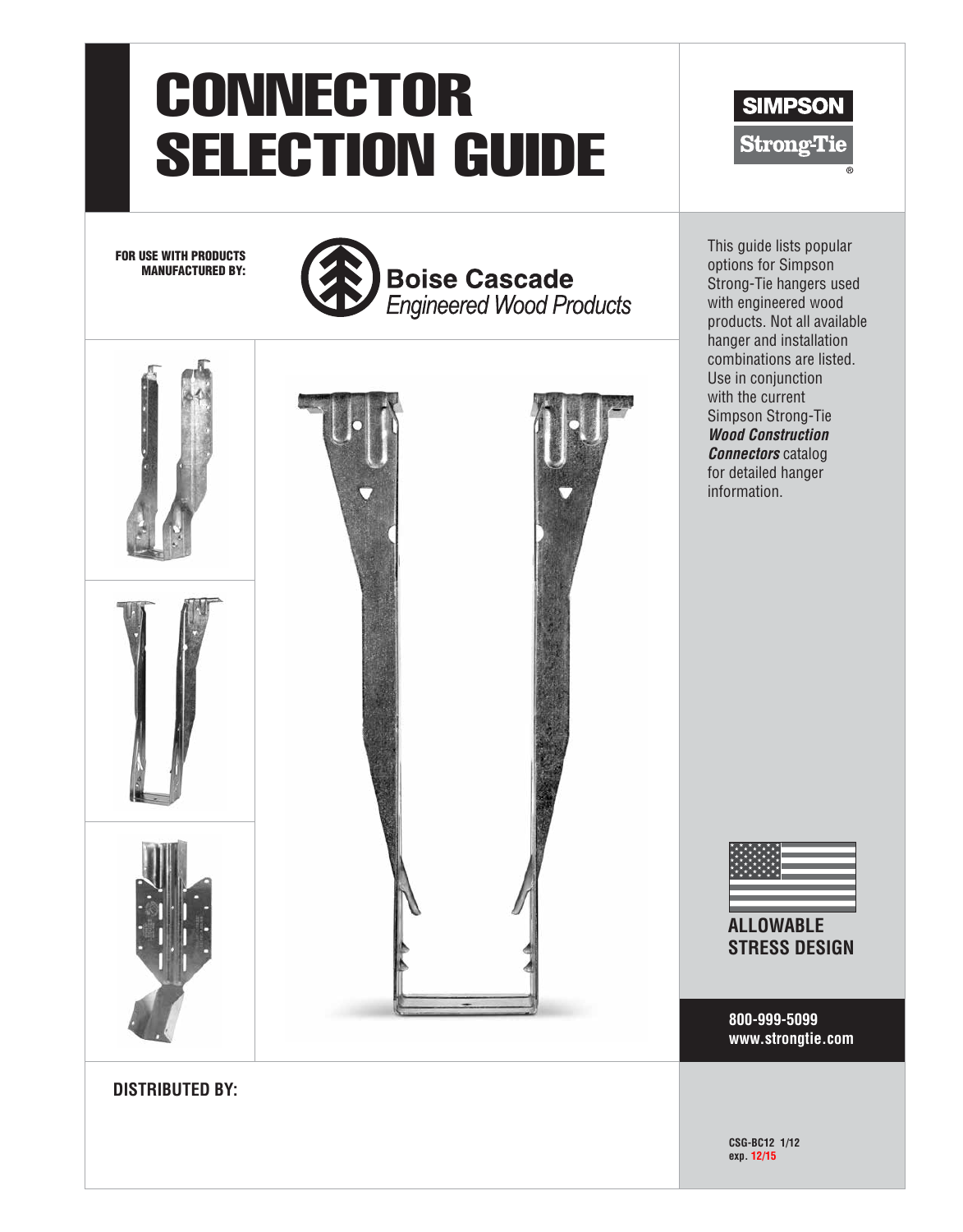

## General Notes

- 1. See current Wood Construction Connectors catalog for Important Information and General Notes section and for hanger models, joist sizes, and support conditions not shown. See pages 10-11 of this guide for instal lation information.
- 2. Loads listed in tables address the attachment of the hanger to a solid sup port member. Loads listed under the Download heading cover Douglas Fir, Southern Pine and LVL, except for LVL made primarily from Spruce-Pine-Fir or similar low density material, use loads listed under SPF in the current Wood Construction Connectors catalog. Joist or beam reactions should be checked by a qualified designer to ensure proper hanger selection.
- 3. Uplift loads listed for single and double I-Joists assume DF or similar flang es and have been increased by 60% for earthquake and wind loading with no further increase allowed. Reduce loads according to code for normal duration loading such as cantilever construction.
- 4. The top flange of an I-joist must be laterally supported to prevent rotation; see Prevent Rotation below.
- 5. For top flange hangers, configuration and thickness of hanger top flange need to be considered for flush framing conditions, see page 10.
- 6. For this publication, support members are assumed to be at least 5½" tall. The horizontal thickness of the support member must be at least the length of the nail being used and at least the length of the hanger top flange.

Exception: face mount hangers may be mounted on support members nar rower than the nail length provided the nail penetration is at least 1¾ inches for 10d or 2 inches for 16d; nails are clinched.

- 7. THAI hangers in shown in the single and double I-joist tables are based on the "top flange" installation and require that the carrying member have a horizontal thickness of at least 2½". THAI hangers are not rated for uplift.
- 8. All nails shown are common nails unless otherwise noted.

## I-Joist Headers

When supporting one I-joist from another, backer blocks must be used. Backer blocks are to be made from plywood, OSB, or dimension lumber. The thickness of a backer block should be the same thickness as the void in the side of the I-joist and a minimum of 12" wide. Attach with 10-10d common nails clinched as necessary, prior to installing the hanger. For Top Flange hangers, install backer blocks tight to top flange. For Face Mount hangers, install backer blocks tight to bottom flange. Refer to I-Joist manufacturer literature for specific guidelines.

#### **Sloped Joists:**

For joists sloped up to  $\frac{1}{4}$ :12, there is no reduction of load. For slopes greater than 1/4:12, see table.

|                                    | <b>Sloped Joist</b>   |                  |
|------------------------------------|-----------------------|------------------|
| Model                              | <b>Slope</b>          | <b>Reduction</b> |
| ITS, IUS, MIT,<br>MIU, LBV, BA, HB | $1/2:12$ max          | 10%              |
| WP. HW. WPU                        | $\frac{3}{4}$ :12 max | 15%              |

#### **Top Flange Hangers:**

Use 10dx11 ⁄2" nails for all Top Flange hangers attached to an I-joist header. See table for allowable loads.

| Model<br>No. | 11/2" Thick Flange<br>Material <sup>1</sup> | <b>I-Joist Header:</b> |
|--------------|---------------------------------------------|------------------------|
|              | <b>DF/SCL</b>                               | <b>SPF</b>             |
| ITS          | 1085                                        | 940                    |
| MIT          | 1230                                        | 885                    |
| LBV          | 1495                                        | 1350                   |
| RА           | 1495                                        | 1495                   |

1. For flanges with thicknesses from 15 ⁄16" to 13 ⁄8", use 0.85 of the I-joist header load. For flanges with thicknesses from 11 ⁄8" to 11 ⁄4", use 0.75 of the I-joist header load.

#### **Face Mount Hangers:**

Nails that get less than 2 inches of penetration must be clinched on the back side. Double I-joist headers must be attached together to act as a single unit.





**Face Mount**

# Prevent Rotation

Hangers provide some joist rotation resistance; however, additional lateral restraint may be required for deep joists.



**No Web Stiffener Req'd**  when hanger side flanges laterally restrain joist top flange to prevent rotation.



#### **Rotation Resistance**

If non-skewed hanger side flange is less than 60% of joist depth, attach staggered A34 framing anchors above the hanger.

**Web Stiffener Required** Hanger side flange should be at least 60% of joist depth or potential joist rotation must be addressed.



**No Rotation Resistance**

Lack of web stiffeners combined with short hanger does not latteraly support the top flange.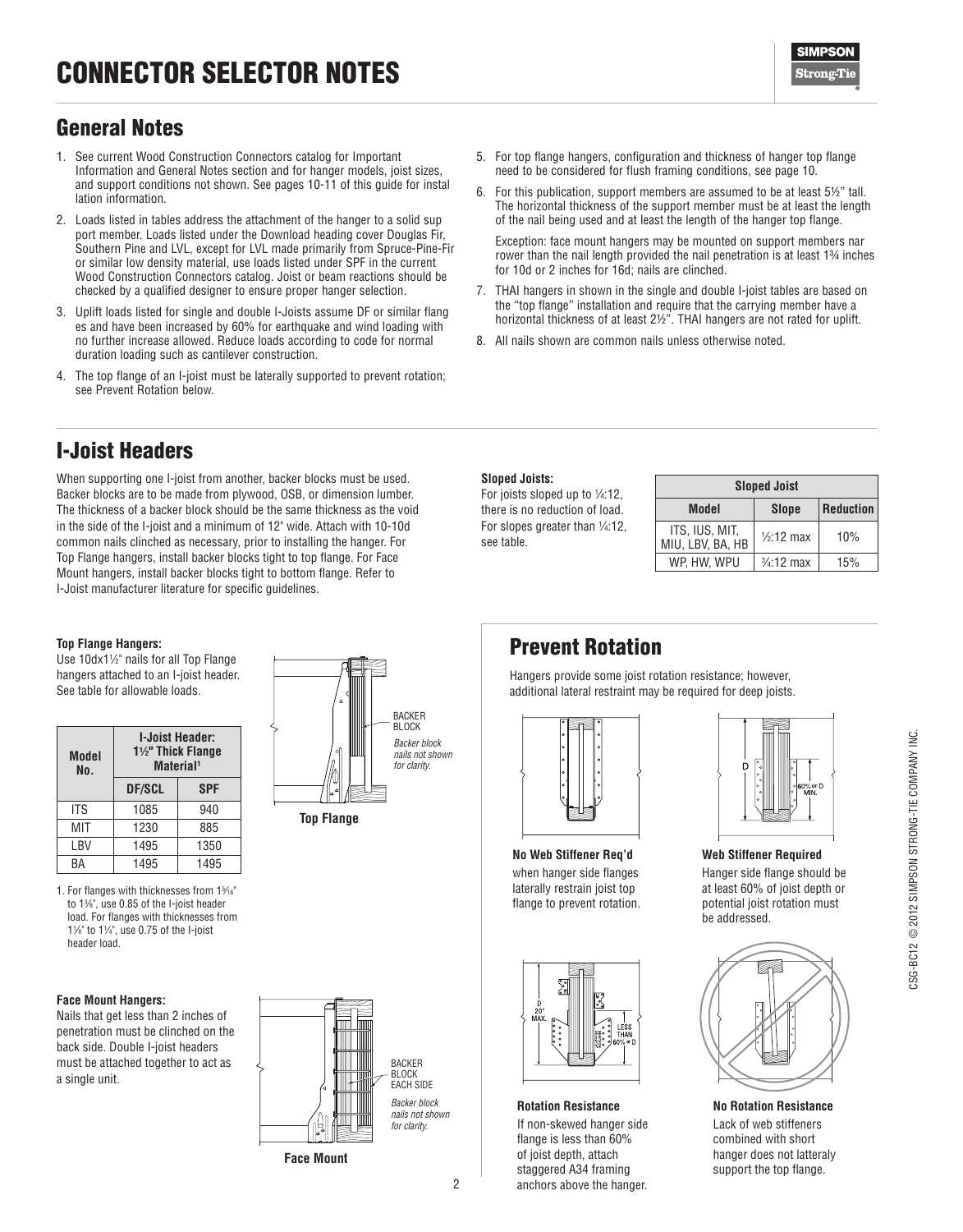Follow these simple steps to choose your hanger: (For I-joist headers, see page 2)

|              | Find your joist size in this guide.<br>(Single I-joist, Double I-joist, Beam)                                                                                                                                                                                                             |
|--------------|-------------------------------------------------------------------------------------------------------------------------------------------------------------------------------------------------------------------------------------------------------------------------------------------|
|              | Locate your connector type in the table.<br>• Face mount, top flange, skewed, sloped, etc.                                                                                                                                                                                                |
| $\mathbf{R}$ | Select a hanger from the table.                                                                                                                                                                                                                                                           |
|              | Confirm that your joist load is less than the hanger allowable load.                                                                                                                                                                                                                      |
|              | Check to see if the bearing length "B dim" meets the<br>bearing length requirement of the I-joist manufacturer.<br>If yes, you have successfully selected your hanger.                                                                                                                    |
|              | If you did not find a suitable hanger;<br>Please see the current <i>Wood Construction Connectors</i> catalog<br>or call Simpson Strong-Tie at (800) 999-5099.<br>You will need the following information:<br>• Download<br>• Uplift<br>• Header condition<br>• Bearing length requirement |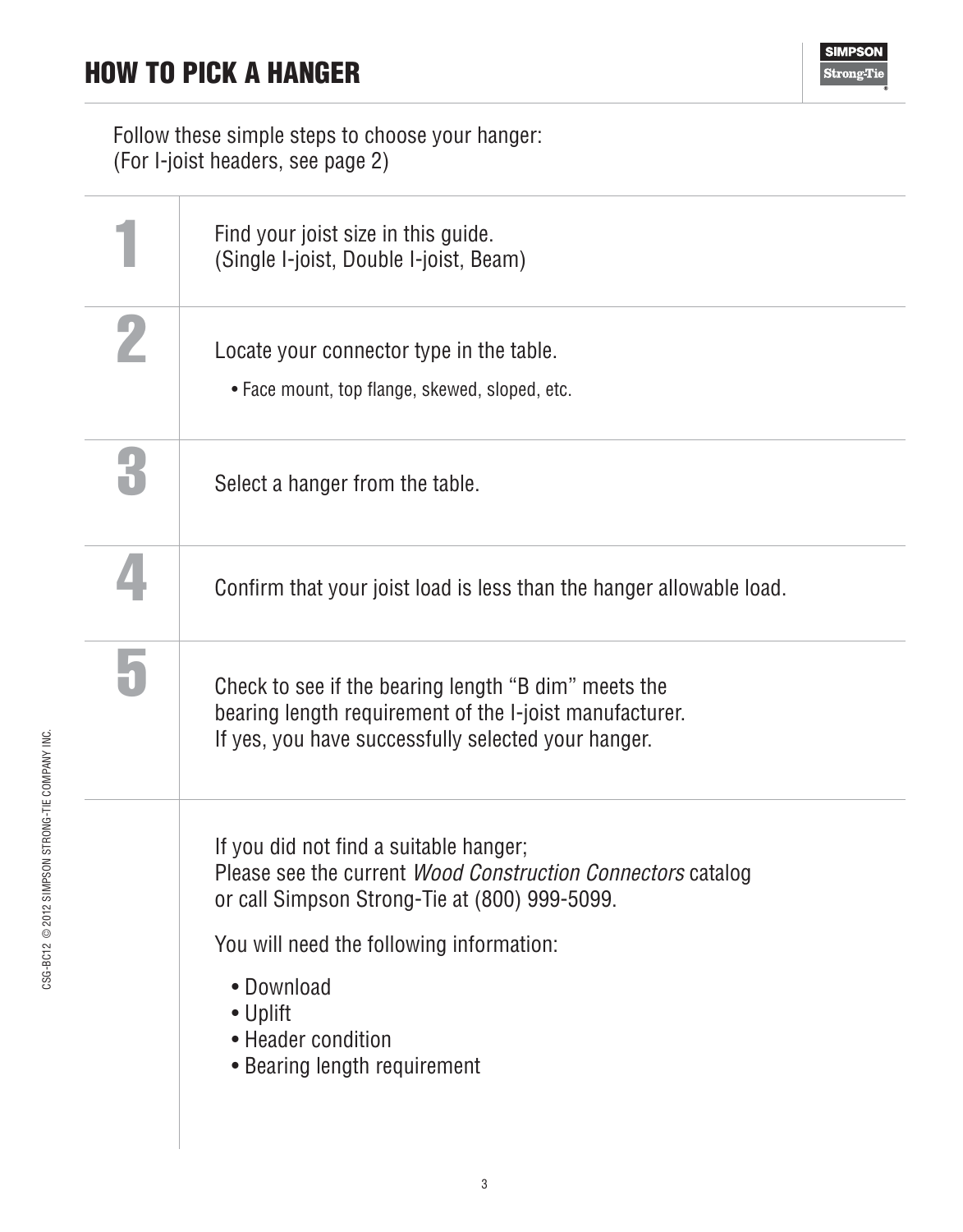# SINGLE I-JOISTS – U.S./Allowable Load (lbs)

**SIMPSON Strong**Tie

|                 |                                |                | <b>Top Flange</b> |                          |        |               |                                                                                                   |                | <b>Face Mount</b>              |                                 |               |               |                 |                 | 45° Skew   |                           |               |               |
|-----------------|--------------------------------|----------------|-------------------|--------------------------|--------|---------------|---------------------------------------------------------------------------------------------------|----------------|--------------------------------|---------------------------------|---------------|---------------|-----------------|-----------------|------------|---------------------------|---------------|---------------|
| Joist<br>Height |                                | B              |                   | <b>Fastener Type</b>     | Uplift | Down          |                                                                                                   | B              |                                | <b>Fastener Type</b>            | <b>Uplift</b> | Down          |                 | B               |            | <b>Fastener Type</b>      | <b>Uplift</b> | Down          |
|                 | Model                          | Dim            | Header            | Joist                    | (160)  | Load<br>(100) | Model                                                                                             | Dim            | Header                         | Joist                           | (160)         | Load<br>(100) | Model           | Dim             | Header     | Joist                     | (160)         | Load<br>(100) |
|                 | <b>BCI 4500 (EASTERN U.S.)</b> |                |                   |                          |        |               |                                                                                                   |                | Joist Width = $1\%$ "          |                                 |               |               |                 |                 |            |                           |               |               |
| $9\frac{1}{2}$  | ITS1.81/9.5                    | $\overline{2}$ | $6-10d$           | $\equiv$                 | 105    | 1520          | IUS1.81/9.5                                                                                       | $\overline{2}$ | $8-10d$                        | $\qquad \qquad$                 | 75            | 950           | SUR/L1.81/9     | 3               | 12-16d     | $2 - 10dx1$ $V_2$         | 155           | 1730          |
| $11\%$          | ITS1.81/11.88                  | $\overline{2}$ | $6-10d$           | $\overline{\phantom{0}}$ | 105    | 1520          | IUS1.81/11.88                                                                                     | $\overline{2}$ | $10-10d$                       | $\overline{\phantom{0}}$        | 75            | 1185          | SUR/L1.81/11    | 3               | 16-16d     | $2 - 10dx1\frac{1}{2}$    | 155           | 2305          |
| 14              | ITS1.81/14                     | $\overline{2}$ | $6-10d$           | $\overline{\phantom{0}}$ | 105    | 1520          | IUS1.81/14                                                                                        | $\overline{2}$ | $12-10d$                       | $\overline{\phantom{0}}$        | 75            | 1420          | SUR/L1.81/14    | 3               | 20-16d     | 2-10dx11/2                | 155           | 2500          |
| 16              | ITS1.81/16                     | $\overline{2}$ | $6-10d$           | $\overline{\phantom{0}}$ | 105    | 1520          | IUS1.81/16                                                                                        | $\overline{2}$ | 14-10d                         | $\overline{\phantom{0}}$        | 75            | 1660          | SUR/L1.81/14    | 3               | $20-16d$   | $2 - 10dx1\frac{1}{2}$    | 155           | 2500          |
|                 | <b>BCI 50002</b>               |                |                   |                          |        |               |                                                                                                   |                | Joist Width = 2"               |                                 |               |               |                 |                 |            |                           |               |               |
| $9\frac{1}{2}$  | ITS2.06/9.5                    | $\overline{2}$ | $6-10d$           | $\equiv$                 | 105    | 1520          | IUS2.06/9.5                                                                                       | $\overline{2}$ | $8-10d$                        | $\overline{\phantom{0}}$        | 75            | 950           | SUR/L2.06/9     | $3\frac{3}{16}$ | 14-16d     | 2-10dx11/2                | 195           | 2015          |
| $11\%$          | ITS2.06/11.88                  | 2              | $6-10d$           | $\overline{\phantom{0}}$ | 105    | 1520          | IUS2.06/11.88                                                                                     | $\overline{2}$ | $10-10d$                       | —                               | 75            | 1185          | SUR/L2.06/11    | $3\frac{3}{16}$ | 16-16d     | $2 - 10dx1$ $V_2$         | 195           | 2305          |
| 14              | ITS2.06/14                     | $\overline{2}$ | $6-10d$           | $\overline{\phantom{0}}$ | 105    | 1520          | IUS2.06/14                                                                                        | $\overline{2}$ | $12-10d$                       |                                 | 75            | 1420          | SUR/L2.06/14    | $3\frac{3}{16}$ | 18-16d     | 2-10dx11/2                | 195           | 2590          |
| 16              | ITS2.06/16                     | $\overline{2}$ | $6-10d$           |                          | 105    | 1520          | IUS2.06/16                                                                                        | $\overline{2}$ | 14-10d                         |                                 | 75            | 1660          | SUR/L2.06/14    | $3\frac{3}{16}$ | 18-16d     | $2 - 10dx1\frac{1}{2}$    | 195           | 2590          |
|                 | <b>BCI 60/60002</b>            |                |                   |                          |        |               |                                                                                                   |                | Joist Width = $2\%$ "          |                                 |               |               |                 |                 |            |                           |               |               |
| $9\frac{1}{2}$  | ITS2.37/9.5                    | $\overline{2}$ | $6-10d$           | $\equiv$                 | 105    | 1520          | IUS2.37/9.5                                                                                       | $\overline{2}$ | $8-10d$                        |                                 | 75            | 950           | SUR/L2.37/9     | $3\frac{3}{16}$ | 14-16d     | 2-10dx11/2                | 195           | 2015          |
| $11\%$          | ITS2.37/11.88                  | $\overline{2}$ | $6-10d$           | $\overline{\phantom{0}}$ | 105    | 1520          | IUS2.37/11.88                                                                                     | $\overline{2}$ | $10-10d$                       | $\overline{\phantom{0}}$        | 75            | 1185          | SUR/L2.37/11    | $3\frac{3}{16}$ | $16 - 16d$ | $2 - 10dx1$ $V_2$         | 195           | 2305          |
| 14              | ITS2.37/14                     | $\overline{2}$ | $6-10d$           | $\overline{\phantom{0}}$ | 105    | 1520          | IUS2.37/14                                                                                        | $\overline{2}$ | $12-10d$                       | $\overbrace{\phantom{1232211}}$ | 75            | 1420          | SUR/L2.37/14    | $3\frac{3}{16}$ | 18-16d     | $2 - 10dx1$ $\frac{1}{2}$ | 195           | 2590          |
| 16              | ITS2.37/16                     | $\overline{2}$ | $6-10d$           | $\overline{\phantom{0}}$ | 105    | 1520          | IUS2.37/16                                                                                        | $\overline{2}$ | $14-10d$                       |                                 | 75            | 1660          | SUR/L2.37/14    | $3\frac{3}{16}$ | 18-16d     | $2 - 10dx1V_2$            | 195           | 2590          |
|                 | <b>BCI 65002</b>               |                |                   |                          |        |               |                                                                                                   |                | Joist Width = $2\%$ "          |                                 |               |               |                 |                 |            |                           |               |               |
| $9\frac{1}{2}$  | ITS2.56/9.5                    | $\overline{2}$ | $6-10d$           | $\overline{\phantom{0}}$ | 105    | 1520          | IUS2.56/9.5                                                                                       | $\overline{2}$ | $8-10d$                        | $\overline{\phantom{0}}$        | 75            | 950           | SUR/L2.56/9     | $3\frac{3}{16}$ | 14-16d     | $2 - 10dx1V_2$            | 225           | 2015          |
| $11\%$          | ITS2.56/11.88                  | $\overline{2}$ | $6-10d$           | $\overline{\phantom{0}}$ | 105    | 1520          | IUS2.56/11.88                                                                                     | $\overline{2}$ | $10-10d$                       | $\overline{\phantom{0}}$        | 75            | 1185          | SUR/L2.56/11    | $3\frac{3}{16}$ | 16-16d     | 2-10dx11/2                | 225           | 2305          |
| 14              | ITS2.56/14                     | $\overline{2}$ | $6-10d$           | $\overline{\phantom{0}}$ | 105    | 1520          | IUS2.56/14                                                                                        | $\overline{2}$ | $12-10d$                       | $\overbrace{\phantom{1232211}}$ | 75            | 1420          | SUR/L2.56/14    | $3\frac{3}{16}$ | 18-16d     | 2-10dx11/2                | 225           | 2590          |
| 16              | ITS2.56/16                     | $\overline{2}$ | $6-10d$           | $\overline{\phantom{0}}$ | 105    | 1520          | $\overline{2}$<br>IUS2.56/16<br>14-10d<br>75<br>$3\frac{3}{16}$<br>18-16d<br>1660<br>SUR/L2.56/14 |                |                                | $2 - 10dx1\frac{1}{2}$          | 225           | 2590          |                 |                 |            |                           |               |               |
| <b>BCI 90</b>   |                                |                |                   |                          |        |               |                                                                                                   |                | Joist Width = $3\frac{1}{2}$ " |                                 |               |               |                 |                 |            |                           |               |               |
| $11\%$          | ITS3.56/11.88                  | $\overline{2}$ | $6-10d$           | $\equiv$                 | 105    | 1425          | IUS3.56/11.88                                                                                     | $\overline{2}$ | $12-10d$                       | $\overline{\phantom{0}}$        | 75            | 1420          | <b>SUR/L410</b> | $2\frac{5}{8}$  | 14-16d     | $6-16d$                   | 1300          | 2015          |
| 14              | ITS3.56/14                     | $\overline{2}$ | $6-10d$           | $\overline{\phantom{0}}$ | 105    | 1425          | IUS3.56/14                                                                                        | $\overline{2}$ | $12-10d$                       | $\overline{\phantom{0}}$        | 75            | 1420          | <b>SUR/L414</b> | $2\frac{5}{8}$  | 18-16d     | $8-16d$                   | 1765          | 2500          |
| 16              | ITS3.56/16                     | $\overline{2}$ | $6-10d$           | $\overline{\phantom{0}}$ | 105    | 1425          | IUS3.56/16                                                                                        | $\overline{2}$ | $14-10d$                       | $\overline{\phantom{0}}$        | 75            | 1425          | <b>SUR/L414</b> | $2\frac{5}{8}$  | 18-16d     | $8-16d$                   | 1765          | 2500          |
| 18              | MIT418                         | $2\frac{1}{2}$ | $8-16d$           | 2-10dx11/2               | 215    | 2305          | MIU3.56/18                                                                                        | $2\frac{1}{2}$ | 26-16d                         | 2-10dx11/2                      | 210           | 3745          | SUR/L414        | $2\frac{5}{6}$  | 18-16d     | $8-16d$                   | 1765          | 2500          |
| 20              | MIT420                         | $2\frac{1}{2}$ | $8-16d$           | 2-10dx11/2               | 215    | 2305          | MIU3.56/20                                                                                        | $2\frac{1}{2}$ | 28-16d                         | 2-10dx11/2                      | 210           | 4030          | <b>SUR/L414</b> | $2\frac{5}{8}$  | 18-16d     | $8-16d$                   | 1765          | 2500          |

1. Shaded hangers require web stiffeners at joist ends. Web stiffeners may also be required by the manufacturer for non-shaded hangers.

2. At the maximum capacity shown, hangers may exceed the standard 1⁄8" deflection by 1⁄22".

3. Some joist are not available in every height shown. Check with manufacturer for availability.



**ITS** – 18 gauge The ITS top flange hanger with its Strong-Grip™ seat and Funnel Flange™ installs faster than any other top flange hanger. Joist nails are not required.



**IUS** – 18 gauge The IUS is a hybrid hanger that incorporates the advantages of face-mount and top-flange hangers. Joist nails are not required.



**MIT** – 16 gauge The MIT's Positive Angle Nailing helps minimize splitting of the I-joists' bottom flange. Features uplift capacity and extended seat design (to allow installation of slightly undercut joists).



**MIU** – 16 gauge The MIU series features 16 gauge steel and extra nailing for higher loads than the IUT.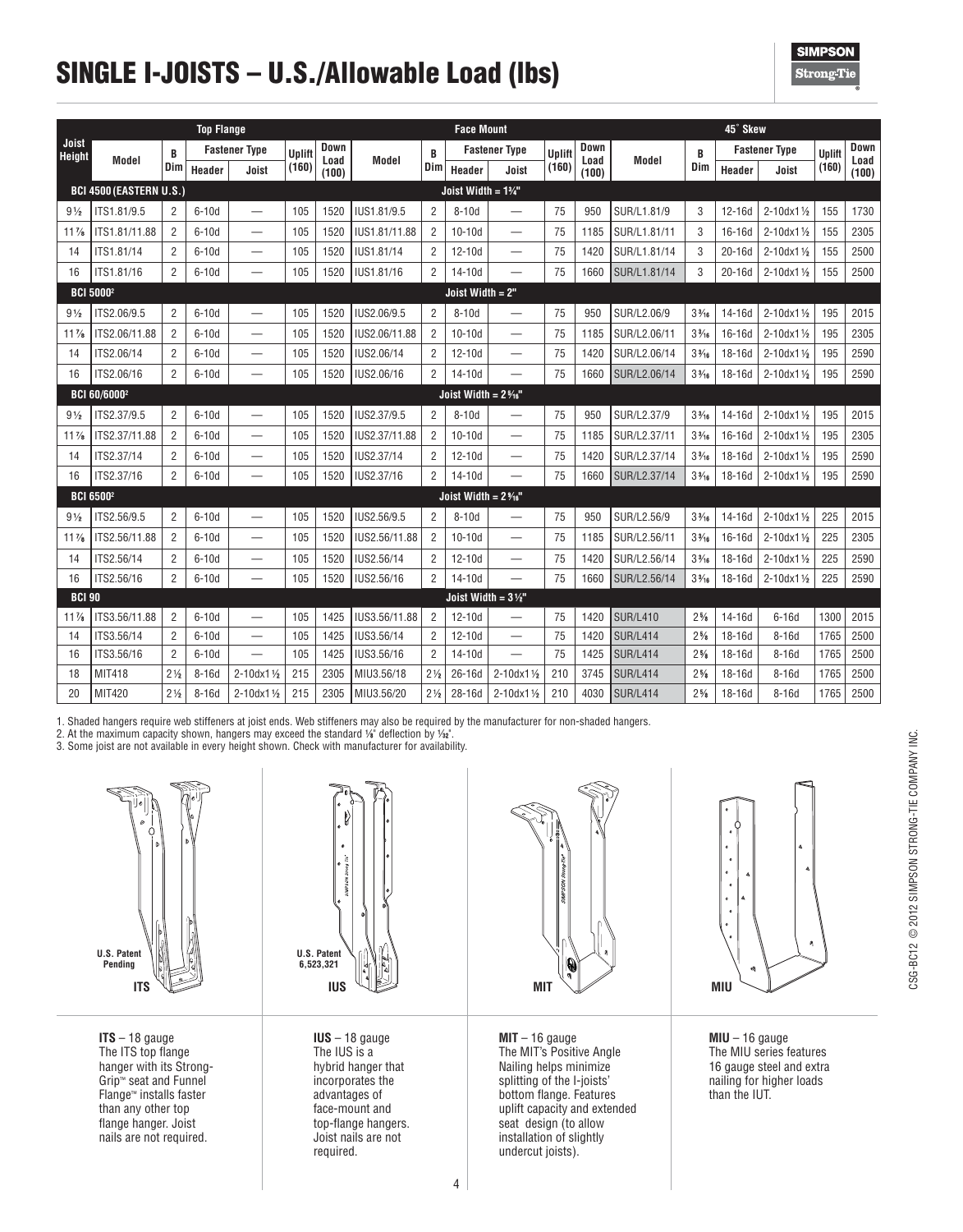# SINGLE I-JOISTS – U.S./Allowable Load (lbs)

| Down<br><b>Uplift</b><br>Load<br>(160)<br>(100)<br>785<br>995<br>785<br>995<br>785<br>995<br>See Wood Construction Connectors catalog for hanger selection<br>785<br>995 |
|--------------------------------------------------------------------------------------------------------------------------------------------------------------------------|
|                                                                                                                                                                          |
|                                                                                                                                                                          |
|                                                                                                                                                                          |
|                                                                                                                                                                          |
|                                                                                                                                                                          |
|                                                                                                                                                                          |
|                                                                                                                                                                          |
|                                                                                                                                                                          |
|                                                                                                                                                                          |
|                                                                                                                                                                          |
| 785<br>995                                                                                                                                                               |
| 785<br>995                                                                                                                                                               |
| See Wood Construction Connectors catalog for hanger selection                                                                                                            |
|                                                                                                                                                                          |
| 785<br>995                                                                                                                                                               |
| 995<br>785                                                                                                                                                               |
| 995<br>785                                                                                                                                                               |
| See Wood Construction Connectors catalog for hanger selection.                                                                                                           |
|                                                                                                                                                                          |
| 1150<br>1600                                                                                                                                                             |
| 1150<br>1600                                                                                                                                                             |
| 1150<br>1600                                                                                                                                                             |
| See Wood Construction Connectors catalog for hanger selection.                                                                                                           |
|                                                                                                                                                                          |
| 1150<br>1625                                                                                                                                                             |
| 1150<br>1625                                                                                                                                                             |
| See Wood Construction Connectors catalog                                                                                                                                 |
|                                                                                                                                                                          |
|                                                                                                                                                                          |

1. See notes on page 4.



**THAI LSSU SUL**

**THAI** – 18 gauge

This hanger has extra long straps and can be field-formed to give height adjustability and top flange hanger convenience. Positive angle nailing helps minimize splitting of the I-joist's bottom flange. Minimum nailing is shown in the table above. Strap must be field-formed over the top of the header by a minimum of 21 ⁄2". Web stiffeners required when used with I-joists.



LSSU models provide uplift capacity and can be field sloped and/or skewed to 45°. Web stiffeners required when used with I-joists; cut web stiffener to match angle on sloped conditions.



**SUR/L** – 16 gauge HSUR/L - 14 gauge All models are skewed 45°. Normally accommodates a 40° - 50° skew. The installation of these hangers does not require a beveled end cut.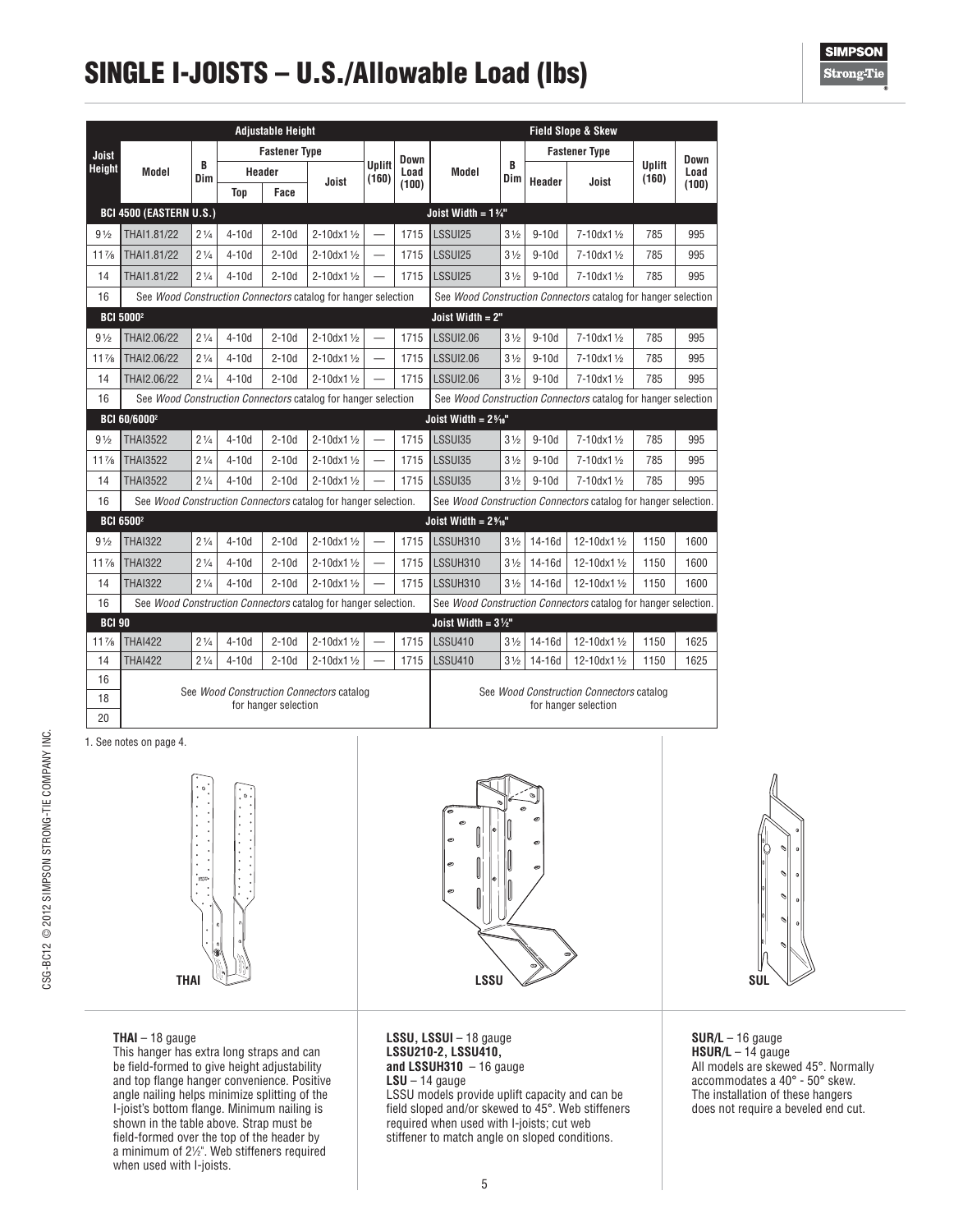# DOUBLE I-JOISTS – U.S./Allowable Load (lbs)

**SIMPSON Strong**Tie

|                 |                                |                | <b>Top Flange</b> |                           |               |               |                                                               |                | <b>Face Mount</b>              |                           |        |               |                       |                | 45° Skew             |                                          |        |               |
|-----------------|--------------------------------|----------------|-------------------|---------------------------|---------------|---------------|---------------------------------------------------------------|----------------|--------------------------------|---------------------------|--------|---------------|-----------------------|----------------|----------------------|------------------------------------------|--------|---------------|
| Joist<br>Height |                                | B              |                   | <b>Fastener Type</b>      | <b>Uplift</b> | Down          |                                                               | B              |                                | <b>Fastener Type</b>      | Uplift | Down          |                       | B              |                      | <b>Fastener Type</b>                     | Uplift | Down          |
|                 | Model                          | Dim            | Header            | Joist                     | (160)         | Load<br>(100) | Model                                                         | Dim            | Header                         | Joist                     | (160)  | Load<br>(100) | Model                 | Dim            | Header               | Joist                                    | (160)  | Load<br>(100) |
|                 | <b>BCI 4500 (EASTERN U.S.)</b> |                |                   |                           |               |               |                                                               |                | Joist Width = $3\frac{1}{2}$ " |                           |        |               |                       |                |                      |                                          |        |               |
| $9\frac{1}{2}$  | MIT49.5                        | $2\frac{1}{2}$ | $8-16d$           | $2 - 10dx1$ $V_2$         | 215           | 2305          | MIU3.56/9                                                     | $2\frac{1}{2}$ | 16-16d                         | 2-10dx11/2                | 210    | 2305          | <b>SUR/L410</b>       | $2\frac{5}{8}$ | 14-16d               | $6-16d$                                  | 1300   | 2015          |
| $11\%$          | MIT411.88                      | $2\frac{1}{2}$ | $8-16d$           | $2 - 10dx1\frac{1}{2}$    | 215           | 2305          | MIU3.56/11                                                    | $2\frac{1}{2}$ | $20-16d$                       | $2 - 10dx1$ $\frac{1}{2}$ | 210    | 2880          | <b>SUR/L410</b>       | $2\frac{5}{8}$ | $14 - 16d$           | $6-16d$                                  | 1300   | 2015          |
| 14              | <b>MIT414</b>                  | $2\frac{1}{2}$ | $8-16d$           | 2-10dx11/2                | 215           | 2305          | MIU3.56/14                                                    | $2\frac{1}{2}$ | $22-16d$                       | $2 - 10dx1$ $\frac{1}{2}$ | 210    | 3170          | <b>SUR/L414</b>       | $2\frac{5}{8}$ | 18-16d               | $8-16d$                                  | 1765   | 2500          |
| 16              | <b>MIT416</b>                  | $2\frac{1}{2}$ | $8-16d$           | $2 - 10dx1\frac{1}{2}$    | 215           | 2305          | MIU3.56/16                                                    | $2\frac{1}{2}$ | 24-16d                         | 2-10dx11/2                | 210    | 3455          | <b>SUR/L414</b>       | $2\frac{5}{8}$ | 18-16d               | $8-16d$                                  | 1765   | 2500          |
|                 | Double BCI 5000 <sup>2</sup>   |                |                   |                           |               |               |                                                               |                | Joist Width $= 4"$             |                           |        |               |                       |                |                      |                                          |        |               |
| $9\frac{1}{2}$  | MIT4.12/9.5                    | $2\frac{1}{2}$ | $8-16d$           | 2-10dx11/2                | 215           | 2305          | MIU4.12/9                                                     | $2\frac{1}{2}$ | 16-16d                         | 2-10dx11/2                | 210    | 2305          | <b>HSUR/L4.12/9</b>   | 3              | 12-16d               | $2 - 10dx1\frac{1}{2}$                   | 165    | 1785          |
| $11\%$          | MIT4.12/11.88                  | $2\frac{1}{2}$ | $8-16d$           | $2 - 10dx1\frac{1}{2}$    | 215           | 2305          | MIU4.12/11                                                    | $2\frac{1}{2}$ | $20-16d$                       | 2-10dx11/2                | 210    | 2880          | HSUR/L4.12/11         | 3              | 16-16d               | $2 - 10dx11/2$                           | 165    | 2380          |
| 14              | MIT4.12/14                     | $2\frac{1}{2}$ | $8-16d$           | $2 - 10dx1$ $V_2$         | 215           | 2305          | MIU4.12/14                                                    | $2\frac{1}{2}$ | $22-16d$                       | 2-10dx11/2                | 210    | 3170          | HSUR/L4.12/14         | 3              | $20-16d$             | 2-10dx11/2                               | 165    | 2975          |
| 16              | LBV4.12/16                     | $2\frac{1}{2}$ | $10-16d$          | $2 - 10dx1\frac{1}{2}$    | 265           | 2460          | MIU4.12/16                                                    | $2\frac{1}{2}$ | 24-16d                         | $2 - 10dx1\frac{1}{2}$    | 210    | 3455          | <b>HSUR/L4.12/16</b>  | 3              | 24-16d               | $2 - 10dx1$ $\frac{1}{2}$                | 165    | 3330          |
|                 | Double BCI 60                  |                |                   |                           |               |               |                                                               |                | Joist Width = $4\%$ "          |                           |        |               |                       |                |                      |                                          |        |               |
| $11\%$          | MIT3511.88-2                   | $2\frac{1}{2}$ | $8-16d$           | $2 - 10dx11/2$            | 215           | 2305          | MIU4.75/11                                                    | $2\frac{1}{2}$ | $20-16d$                       | $2 - 10dx1\frac{1}{2}$    | 210    | 2880          | HSUR/L4.75/11         | $2\frac{3}{4}$ | 16-16d               | $2 - 10dx1\frac{1}{2}$                   | 165    | 2380          |
| 14              | MIT3514-2                      | $2\frac{1}{2}$ | $8-16d$           | $2 - 10dx1$ $\frac{1}{2}$ | 215           | 2305          | MIU4.75/14                                                    | $2\frac{1}{2}$ | 22-16d                         | $2 - 10dx1$ $\frac{1}{2}$ | 210    | 3170          | HSUR/L4.75/14         | $2\frac{3}{4}$ | $20-16d$             | $2 - 10dx1$ $\frac{1}{2}$                | 165    | 2975          |
| 16              | MIT4.75/16                     | $2\frac{1}{2}$ | $8-16d$           | $2 - 10dx1\frac{1}{2}$    | 215           | 2305          | MIU4.75/16                                                    | $2\frac{1}{2}$ | 24-16d                         | $2 - 10dx1\frac{1}{2}$    | 210    | 3455          | HSUR/L4.75/16         | $2\frac{3}{4}$ | $24-16d$             | $2 - 10dx1\frac{1}{2}$                   | 165    | 3330          |
|                 | Double BCI 6000 <sup>2</sup>   |                |                   |                           |               |               |                                                               |                | Joist Width = $4\%$ "          |                           |        |               |                       |                |                      |                                          |        |               |
| $9\frac{1}{2}$  | MIT359.5-2                     | $2\frac{1}{2}$ | $8-16d$           | 2-10dx11/2                | 215           | 2305          | MIU4.75/9                                                     | $2\frac{1}{2}$ | 16-16d                         | $2 - 10dx1$ $V_2$         | 210    | 2305          | <b>HSUR/L4.75/9</b>   | $2\frac{3}{4}$ | 12-16d               | $2 - 10dx1\frac{1}{2}$                   | 165    | 1785          |
| $11\%$          | MIT3511.88-2                   | $2\frac{1}{2}$ | $8-16d$           | $2 - 10dx1$ $\frac{1}{2}$ | 215           | 2305          | MIU4.75/11                                                    | $2\frac{1}{2}$ | $20-16d$                       | 2-10dx11/2                | 210    | 2880          | <b>HSUR/L4.75/11</b>  | $2\frac{3}{4}$ | 16-16d               | $2 - 10dx1$ $\frac{1}{2}$                | 165    | 2380          |
| 14              | MIT3514-2                      | $2\frac{1}{2}$ | $8-16d$           | $2 - 10dx1\frac{1}{2}$    | 215           | 2305          | MIU4.75/14                                                    | $2\frac{1}{2}$ | 22-16d                         | 2-10dx11/2                | 210    | 3170          | HSUR/L4.75/14         | $2\frac{3}{4}$ | $20-16d$             | 2-10dx11/2                               | 165    | 2975          |
| 16              | MIT4.75/16                     | $2\frac{1}{2}$ | $8-16d$           | $2 - 10dx1\frac{1}{2}$    | 215           | 2305          | MIU4.75/16                                                    | $2\frac{1}{2}$ | 24-16d                         | $2 - 10dx1\frac{1}{2}$    | 210    | 3455          | HSUR/L4.75/16         | $2\frac{3}{4}$ | 24-16d               | $2 - 10dx1\frac{1}{2}$                   | 165    | 3330          |
|                 | Double BCI 6500 <sup>2</sup>   |                |                   |                           |               |               |                                                               |                | Joist Width = $5\%$ "          |                           |        |               |                       |                |                      |                                          |        |               |
| $9\frac{1}{2}$  | MIT39.5-2                      | $2\frac{1}{2}$ | $8-16d$           | 2-10dx11/2                | 215           | 2305          | MIU5.12/9                                                     | $2\frac{1}{2}$ | 16-16d                         | 2-10dx11/2                | 210    | 2305          | <b>HSUR/L5.12/9</b>   | $2^{13}/16$    | $12-16d$             | $2 - 10dx1\frac{1}{2}$                   | 165    | 1785          |
| $11\%$          | MIT311.88-2                    | $2\frac{1}{2}$ | $8-16d$           | $2 - 10dx1$ $\frac{1}{2}$ | 215           | 2305          | MIU5.12/11                                                    | $2\frac{1}{2}$ | 20-16d                         | 2-10dx11/2                | 210    | 2880          | HSUR/L5.12/11         | $2^{13}/16$    | 16-16d               | $2 - 10dx1\frac{1}{2}$                   | 165    | 2380          |
| 14              | MIT314-2                       | $2\frac{1}{2}$ | $8-16d$           | 2-10dx11/2                | 215           | 2305          | MIU5.12/14                                                    | $2\frac{1}{2}$ | 22-16d                         | 2-10dx11/2                | 210    | 3170          | HSUR/L5.12/14         | $2^{13}/16$    | 20-16d               | 2-10dx11/2                               | 165    | 2975          |
| 16              | MIT5.12/16                     | $2\frac{1}{2}$ | $8-16d$           | 2-10dx11/2                | 215           | 2305          | MIU5.12/16                                                    | $2\frac{1}{2}$ | 24-16d                         | 2-10dx11/2                | 210    | 3455          | HSUR/L5.12/16         | $2^{13}/16$    | $24-16d$             | $2 - 10dx1$ $V_2$                        | 165    | 3330          |
|                 | Double BCI 90                  |                |                   |                           |               |               |                                                               |                |                                | Joist Width $= 7"$        |        |               |                       |                |                      |                                          |        |               |
| $11\%$          | B7.12/11.88                    | $2\frac{1}{2}$ | 14-16d            | $6-16d$                   | 1010          | 3800          | HU412-2                                                       | $2\frac{1}{2}$ | $22 - 16d$                     | $8-16d$                   | 1795   | 3275          | HU412-2x <sup>3</sup> | $2\frac{1}{2}$ | 22-16d               | $8-16d$                                  | 1345   | 2620          |
| 14              | B7.12/14                       | $2\frac{1}{2}$ | $14 - 16d$        | $6-16d$                   | 1010          | 3800          | HU414-2                                                       | $2\frac{1}{2}$ | $26-16d$                       | $12-16d$                  | 2695   | 3870          | HU414-2x <sup>3</sup> | $2\frac{1}{2}$ | $26 - 16d$           | 12-16d                                   | 2020   | 3095          |
| 16              | B7.12/16                       | $2\frac{1}{2}$ | 14-16d            | $6-16d$                   | 1010          | 3800          | HU414-2                                                       | $2\frac{1}{2}$ | 26-16d                         | $12-16d$                  | 2695   | 3870          | HU414-2x <sup>3</sup> | $2\frac{1}{2}$ | 26-16d               | 12-16d                                   | 2020   | 3095          |
| 18              | B7.12/18                       | $2\frac{1}{2}$ | 14-16d            | $6-16d$                   | 1010          | 3800          | HU414-2                                                       | $2\frac{1}{2}$ | 26-16d                         | $12-16d$                  | 2695   | 3870          |                       |                |                      | See Wood Construction Connectors catalog |        |               |
| 20              | B7.12/20                       | $2\frac{1}{2}$ | 14-16d            | $6-16d$                   | 1010          | 3800          | See Wood Construction Connectors catalog for hanger selection |                |                                |                           |        |               |                       |                | for hanger selection |                                          |        |               |

1. Shaded hangers require web stiffeners at joist ends. Web stiffeners may also be required for non-shaded areas by the joist manufacturer. 2. At the maximum capacity shown, hangers may exceed the standard

1 ⁄8" deflection by 1 ⁄32".



**MIT** – 16 gauge The MIT's Positive Angle Nailing helps minimize splitting of the I-joists' bottom flange. Features uplift capacity and extended seat design (to allow installation of slightly undercut joists).

3. Skewed option must be special ordered. Specify skew angle and direction (e.g. HU414-2X R45º).

4. LSU's are not field skewable. (Field-slope only.) Skewed option must be special ordered, specify skew angle.

5. THAI-2 must be special ordered. Specify width

between 31 ⁄8" and 55 ⁄16". 6. Some joist are not available in every height shown.

Check with manufacturer for availability.



**B** – 12 gauge The B series offers versatility for I-joists and SCL lumber. Enhanced load capacity widens the range of applications for these hangers.



**MIU** – 16 gauge The MIU series features 16 gauge steel and extra nailing for higher loads than the IUT.



**SUR/L** – 16 gauge **HSUR/L** – 14 gauge All models are skewed 45°. Normally accommodates a 40°- 50° skew. The installation of these hangers does not require a beveled end cut.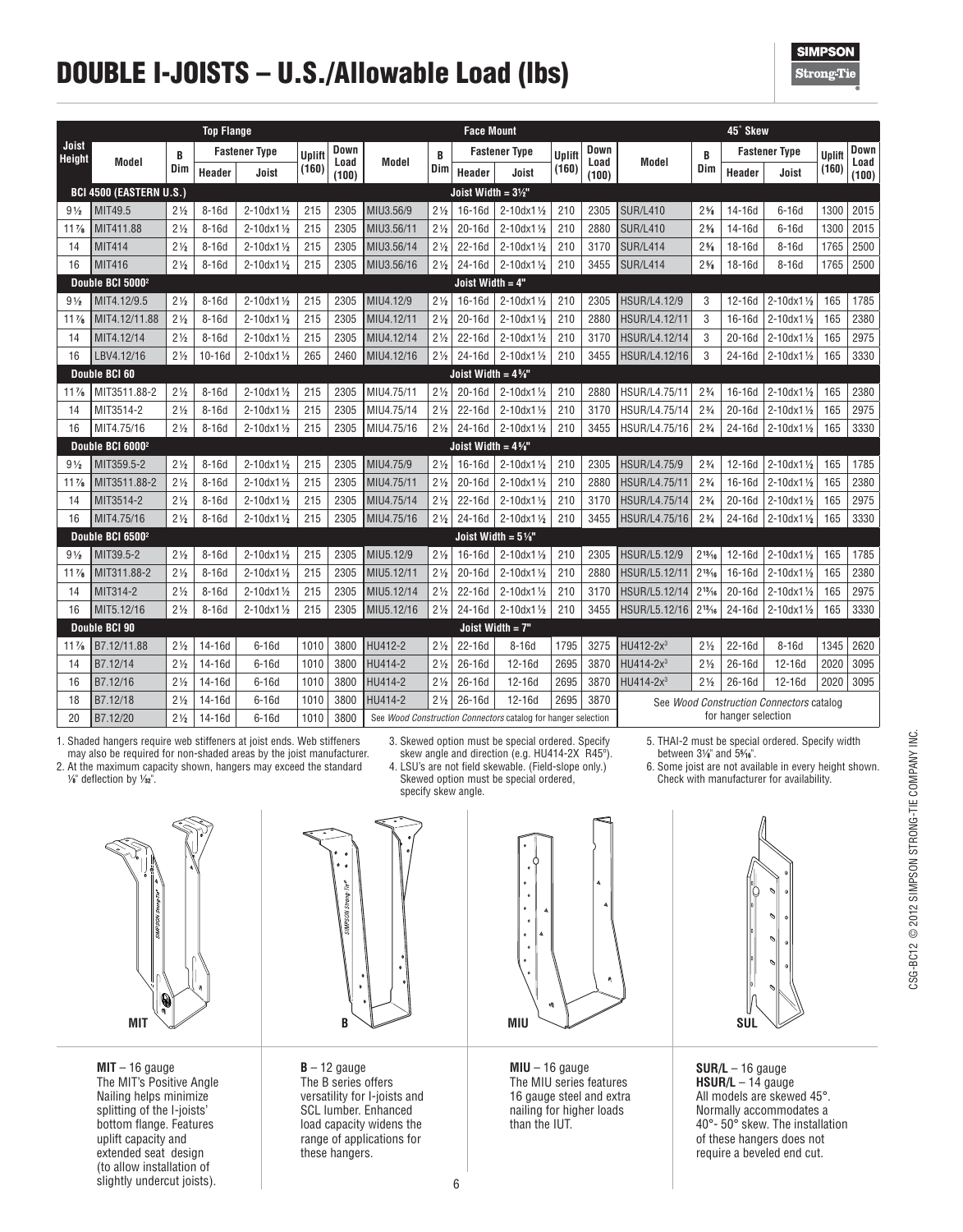# DOUBLE I-JOISTS – U.S./Allowable Load (lbs)

|                |                                                                |                |            | <b>Adjustable Height</b> |                                                                |                                 |       |                                                                |                  |            | <b>Field Slope &amp; Skew</b>            |                        |       |
|----------------|----------------------------------------------------------------|----------------|------------|--------------------------|----------------------------------------------------------------|---------------------------------|-------|----------------------------------------------------------------|------------------|------------|------------------------------------------|------------------------|-------|
| <b>Joist</b>   |                                                                |                |            | <b>Fastener Type</b>     |                                                                |                                 | Down  |                                                                |                  |            | <b>Fastener Type</b>                     |                        | Down  |
| <b>Height</b>  | Model                                                          | B<br>Dim       | Header     |                          | Joist                                                          | Uplift<br>(160)                 | Load  | Model                                                          | B<br>Dim         | Header     | Joist                                    | <b>Uplift</b><br>(160) | Load  |
|                |                                                                |                | <b>Top</b> | Face                     |                                                                |                                 | (100) |                                                                |                  |            |                                          |                        | (100) |
|                | <b>BCI 4500 (EASTERN U.S.)</b>                                 |                |            |                          |                                                                |                                 |       | Joist Width = $3\frac{1}{2}$ "                                 |                  |            |                                          |                        |       |
| $9\frac{1}{2}$ | <b>THAI422</b>                                                 | $2\frac{1}{4}$ | $4-10d$    | $2-10d$                  | 2-10dx11/2                                                     |                                 | 1715  | <b>LSSU410</b>                                                 | $3\frac{1}{2}$   | 14-16d     | 12-10dx11/2                              | 1150                   | 1625  |
| $11\%$         | <b>THAI422</b>                                                 | $2\frac{1}{4}$ | $4-10d$    | $2-10d$                  | 2-10dx11/2                                                     | $\equiv$                        | 1715  | <b>LSSU410</b>                                                 | 3 <sub>1/2</sub> | 14-16d     | 12-10dx11/                               | 1150                   | 1625  |
| 14             | <b>THAI422</b>                                                 | $2\frac{1}{4}$ | $4-10d$    | $2-10d$                  | 2-10dx11/2                                                     | $\overbrace{\phantom{1232211}}$ | 1715  | <b>LSSU410</b>                                                 | $3\frac{1}{2}$   | 14-16d     | 12-10dx11/2                              | 1150                   | 1625  |
| 16             | See Wood Construction Connectors catalog for hanger selection. |                |            |                          |                                                                |                                 |       | See Wood Construction Connectors catalog for hanger selection. |                  |            |                                          |                        |       |
|                | Double BCI 5000                                                |                |            |                          |                                                                |                                 |       | Joist Width = 4"                                               |                  |            |                                          |                        |       |
| $9\frac{1}{2}$ | THAI-2 <sup>5</sup>                                            | $2\frac{1}{2}$ | $4-10d$    | $2-10d$                  | $2 - 10dx1$ 1/2                                                | $\overline{\phantom{0}}$        | 2020  | LSU4.124                                                       | 3 <sub>1/2</sub> | $24 - 16d$ | 16-10dx11/                               | 1150                   | 2300  |
| $11\%$         | THAI-2 <sup>5</sup>                                            | $2\frac{1}{2}$ | $4-10d$    | $2-10d$                  | 2-10dx11/2                                                     | $\equiv$                        | 2020  | LSU4.124                                                       | 3 <sub>1/2</sub> | 24-16d     | 16-10dx11/2                              | 1150                   | 2300  |
| 14             | THAI-2 <sup>5</sup>                                            | 21/2           | $4-10d$    | $2-10d$                  | 2-10dx11/2                                                     | $\overbrace{\phantom{1232211}}$ | 2020  | LSU4.124                                                       | 3 <sub>1/2</sub> | $24-16d$   | 16-10dx11/2                              | 1150                   | 2300  |
| 16             | See Wood Construction Connectors catalog for hanger selection. |                |            |                          |                                                                |                                 |       | See Wood Construction Connectors catalog for hanger selection. |                  |            |                                          |                        |       |
|                | <b>Double BCI 60/6000</b>                                      |                |            |                          |                                                                |                                 |       | Joist Width = $4\%$ "                                          |                  |            |                                          |                        |       |
| $9\frac{1}{2}$ | THAI- $25$                                                     | $2\frac{1}{2}$ | $4-10d$    | $2-10d$                  | 2-10dx11/2                                                     | $\qquad \qquad$                 | 2020  | LSU3510-2 <sup>4</sup>                                         | $3\frac{1}{2}$   | $24-16d$   | 16-10dx11/2                              | 1150                   | 2300  |
| $11\%$         | THAI-2 <sup>5</sup>                                            | $2\frac{1}{2}$ | $4-10d$    | $2-10d$                  | 2-10dx11/2                                                     |                                 | 2020  | LSU3510-24                                                     | 3 <sub>1/2</sub> | 24-16d     | 16-10dx11/2                              | 1150                   | 2300  |
| 14             | THAI- $25$                                                     | 21/2           | $4-10d$    | $2-10d$                  | 2-10dx11/2                                                     | $\overbrace{\phantom{1232211}}$ | 2020  | LSU3510-2 <sup>4</sup>                                         | $3\frac{1}{2}$   | 24-16d     | 16-10dx11/2                              | 1150                   | 2300  |
| 16             |                                                                |                |            |                          | See Wood Construction Connectors catalog for hanger selection. |                                 |       | See Wood Construction Connectors catalog for hanger selection. |                  |            |                                          |                        |       |
|                | Double BCI 6500                                                |                |            |                          |                                                                |                                 |       | Joist Width = $5\%$ "                                          |                  |            |                                          |                        |       |
| $9\frac{1}{2}$ | THAI-2 <sup>5</sup>                                            | $2\frac{1}{2}$ | $4-10d$    | $2-10d$                  | 2-10dx11/2                                                     | $\overbrace{\phantom{1232211}}$ | 2020  | LSU5.124                                                       | $3\frac{1}{2}$   | 24-16d     | 16-10dx11/2                              | 885                    | 1790  |
| $11\%$         | THAI- $25$                                                     | $2\frac{1}{2}$ | $4-10d$    | $2-10d$                  | 2-10dx11/2                                                     | $\overbrace{\phantom{1232211}}$ | 2020  | LSU5.12 <sup>4</sup>                                           | 3 <sub>1/2</sub> | 24-16d     | 16-10dx11/2                              | 885                    | 1790  |
| 14             | THAI-2 <sup>5</sup>                                            | $2\frac{1}{2}$ | $4-10d$    | $2-10d$                  | 2-10dx11/2                                                     |                                 | 2020  | LSU5.124                                                       | 3 <sub>1/2</sub> | $24-16d$   | 16-10dx11/2                              | 885                    | 1790  |
| 16             | See Wood Construction Connectors catalog for hanger selection. |                |            |                          |                                                                |                                 |       | See Wood Construction Connectors catalog for hanger selection. |                  |            |                                          |                        |       |
|                | Double BCI 90                                                  |                |            |                          |                                                                |                                 |       | Joist Width = 7"                                               |                  |            |                                          |                        |       |
| $11\%$         |                                                                |                |            |                          |                                                                |                                 |       |                                                                |                  |            |                                          |                        |       |
| 14             |                                                                |                |            |                          | See Wood Construction Connectors catalog                       |                                 |       |                                                                |                  |            | See Wood Construction Connectors catalog |                        |       |
| 16             |                                                                |                |            | for hanger selection     |                                                                |                                 |       |                                                                |                  |            | for hanger selection                     |                        |       |

1. See notes on page 6.

18 20

CSG-BC12 © 2012 SIMPSON STRONG-TIE COMPANY INC.

CSG-BC12 @ 2012 SIMPSON STRONG-TIE COMPANY INC.



**HU THAI LSSU**



**HU** – 14 gauge

The HU series features uplift capacity and a large selection of sizes and load ranges. HU hangers have triangle holes that can be filled for increased loads. Web stiffeners required when used with I-joists.

#### **THAI** – 18 gauge **THAI-2** – 14 gauge

This hanger has extra long straps and can be field-formed to give height adjustability and top flange hanger convenience. Positive angle nailing helps minimize splitting of the I-joist's bottom flange. Minimum nailing is shown in the table above. Strap must be field-formed over the top of the header by a minimum of 21 ⁄2". Web stiffeners required when used with I-joists.

**LSSU/LSSUI** – 18 gauge **LSSU210-2, LSSU410** – 16 gauge **LSU** – 14 gauge LSSU models provide uplift capacity and can be field sloped and/or skewed to 45°. Web stiffeners required when used with I-joists.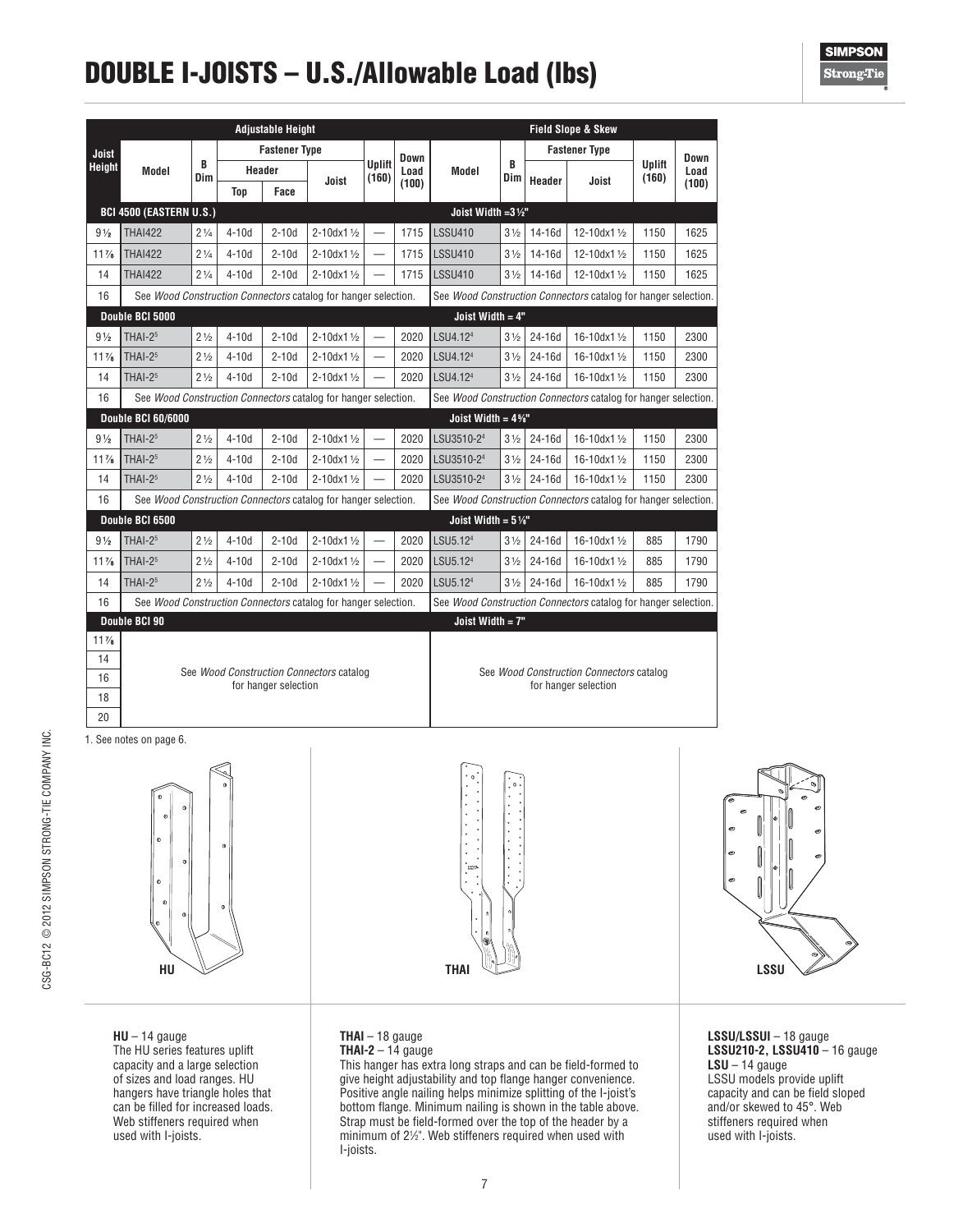# LVL BEAMS and HEADERS – U.S./Allowable Load (lbs)

**SIMPSON Strong**Tie

|                        |                                                |                | <b>Top Flange</b> |                        |        |                                  |                  |                | <b>Face Mount</b> |                      |               |              |
|------------------------|------------------------------------------------|----------------|-------------------|------------------------|--------|----------------------------------|------------------|----------------|-------------------|----------------------|---------------|--------------|
| Joist<br><b>Height</b> | Model                                          | B              |                   | <b>Fastener Type</b>   | Uplift | <b>Down</b><br>Load <sup>2</sup> | Model            | B              |                   | <b>Fastener Type</b> | <b>Uplift</b> | Down<br>Load |
|                        |                                                | Dim            | Header            | Joist                  | (160)  | (100)                            |                  | Dim            | Header            | Joist                | (160)         | (100)        |
|                        | 1%" VERSA-LAM® LVL                             |                |                   |                        |        |                                  |                  |                |                   |                      |               |              |
| $7\frac{1}{4}$         | LBV1.81/7.25                                   | 3              | $10-16d$          | $2 - 10dx1\%$          | 265    | 2910                             | HU7              | $2\frac{1}{2}$ | 16-16d            | 8-10dx11/2           | 1515          | 2380         |
| $9\frac{1}{4}$         | LBV1.81/9.25                                   | 3              | $10 - 16d$        | $2 - 10dx1\%$          | 265    | 2910                             | HU7              | $2\frac{1}{2}$ | $16 - 16d$        | 8-10dx11/            | 1515          | 2380         |
|                        | WPU1.81/9.25                                   | $\overline{4}$ | $7-16d$           | $6 - 10dx1\frac{1}{2}$ | 775    | 4700                             | HUS1.81/10       | 3              | 30-16d            | $10-16d$             | 3000          | 5135         |
| $9\frac{1}{2}$         | MIT9.5                                         | $2\frac{1}{2}$ | $8-16d$           | 2-10dx11/2             | 215    | 2550                             | HU <sub>9</sub>  | $2\frac{1}{2}$ | 24-16d            | 10-10dx11/2          | 1895          | 3570         |
|                        | LBV1.81/9.5                                    | 3              | $10-16d$          | $2 - 10dx1\frac{1}{2}$ | 265    | 2910                             | HUS1.81/10       | 3              | 30-16d            | $10-16d$             | 3000          | 5135         |
| $11\frac{1}{4}$        | LBV1.81/11.25                                  | 3              | $10-16d$          | $2 - 10dx1\frac{1}{2}$ | 265    | 2910                             | <b>HU11</b>      | $2\frac{1}{2}$ | 30-16d            | 10-10dx11/2          | 1895          | 4465         |
|                        | WPU1.81/11.25                                  | 4              | $7-16d$           | $6 - 10dx1\frac{1}{2}$ | 775    | 4700                             | HUS1.81/10       | 3              | $30-16d$          | $10-16d$             | 3000          | 5135         |
| $11\%$                 | MIT11.88                                       | $2\frac{1}{2}$ | $8-16d$           | 2-10dx11/              | 215    | 2550                             | <b>HU11</b>      | $2\frac{1}{2}$ | 30-16d            | $10-10dx1%$          | 1895          | 4465         |
|                        | BA1.81/11.88                                   | 3              | 16-16d            | 8-10dx11/              | 1170   | 4715                             | HUS1.81/10       | 3              | 30-16d            | $10-16d$             | 3000          | 5135         |
| 14                     | MIT1.81/14                                     | $2\frac{1}{2}$ | $8-16d$           | $2 - 10dx1\%$          | 215    | 2550                             | HU <sub>14</sub> | $2\frac{1}{2}$ | 36-16d            | 14-10dx11/2          | 2015          | 5055         |
|                        | LBV1.81/14                                     | 3              | $10-16d$          | $2 - 10dx1\frac{1}{2}$ | 265    | 2910                             | HUS1.81/10       | 3              | 30-16d            | $10-16d$             | 3000          | 5135         |
|                        | 2 Ply 1%" VERSA-LAM® LVL or 3%" VERSA-LAM® LVL |                |                   |                        |        |                                  |                  |                |                   |                      |               |              |
| $7\frac{1}{4}$         | WPU3.56/7.25                                   | 3              | $7-16d$           | $6 - 10dx1\frac{1}{2}$ | 775    | 4700                             | HHUS48           | 3              | 22-16d            | $8-16d$              | 2000          | 4210         |
| $9\frac{1}{4}$         | LBV3.56/9.25                                   | $2\frac{1}{2}$ | $10-16d$          | 2-10dx11/              | 265    | 2910                             | HHUS410          | 3              | 30-16d            | $10-16d$             | 3735          | 5635         |
|                        | HB3.56/9.25                                    | $3\frac{1}{2}$ | $22 - 16d$        | $10-16d$               | 2610   | 5815                             | <b>HGUS410</b>   | 4              | 46-16d            | $16-16d$             | 4095          | 9100         |
| $9\frac{1}{2}$         | LBV3.56/9.5                                    | $2\frac{1}{2}$ | $10-16d$          | 2-10dx11/              | 265    | 2910                             | HHUS410          | 3              | 30-16d            | $10-16d$             | 3735          | 5635         |
|                        | HB3.56/9.5                                     | $3\frac{1}{2}$ | $22 - 16d$        | 10-16d                 | 2610   | 5815                             | <b>HGUS410</b>   | 4              | 46-16d            | 16-16d               | 4095          | 9100         |
| $11\frac{1}{4}$        | B3.56/11.25                                    | $2\frac{1}{2}$ | 14-16d            | $6-16d$                | 1010   | 4135                             | HHUS410          | 3              | 30-16d            | $10-16d$             | 3735          | 5635         |
|                        | HB3.56/11.25                                   | $3\frac{1}{2}$ | 22-16d            | $10-16d$               | 2610   | 5815                             | <b>HGUS412</b>   | 4              | 56-16d            | $20-16d$             | 5045          | 9600         |
| $11\%$                 | BA3.56/11.88                                   | 3              | 16-16d            | $8 - 10dx1\frac{1}{2}$ | 1170   | 4715                             | HHUS410          | 3              | $30-16d$          | $10-16d$             | 3735          | 5635         |
|                        | HB3.56/11.88                                   | $3\frac{1}{2}$ | 22-16d            | $10-16d$               | 2610   | 5815                             | <b>HGUS412</b>   | 4              | 56-16d            | $20-16d$             | 5045          | 9600         |
| 14                     | BA3.56/14                                      | 3              | 16-16d            | 8-10dx11/              | 1170   | 4715                             | HHUS410          | 3              | 30-16d            | $10-16d$             | 3735          | 5635         |
|                        | GLTV3.514                                      | 5              | $10-16d$          | $6-16d$                | 1640   | 7500                             | HGUS414          | 4              | 66-16d            | $22 - 16d$           | 5515          | 10100        |
| 16                     | BA3.56/16                                      | 3              | 16-16d            | 8-10dx11/              | 1170   | 4715                             | HHUS410          | 3              | 30-16d            | $10-16d$             | 3735          | 5635         |
|                        | GLTV3.516                                      | 5              | $10-16d$          | $6-16d$                | 1640   | 7500                             | HGUS414          | 4              | 66-16d            | 22-16d               | 5515          | 10100        |
| 18                     | HB3.56/18                                      | $3\frac{1}{2}$ | 22-16d            | $10-16d$               | 2610   | 5815                             | HHUS410          | 3              | 30-16d            | $10-16d$             | 3735          | 5635         |
|                        | <b>HGLTV3.518</b>                              | 6              | 18-16d            | 6-16d                  | 1640   | 10500                            | HGUS414          | 4              | 66-16d            | 22-16d               | 5515          | 10100        |



2. Download assumes

LVL header.

3. When ordering the EGQ, HGU, HHGU specify height.



**BA** – 14 gauge The BA series offers versatility for I-joists and SCL lumber. Enhanced load capacity widens the range of applications for these hangers.



8 **W, WI** – Top flange – 12 gauge; Stirrup – 12 gauge **WP, WPI, WPU** – Top flange – 7 gauge; Stirrup – 12 gauge **HWU** – Top flange – 3 gauge; Stirup – 10 gauge This welded series offers the greatest design flexibility and versatility, and a large selection of sizes. Suitable for welded and nailer applications, and modifications including slopes and skews.



**MIT** – 16 gauge The MIT's Positive Angle Nailing helps minimize splitting of the I-joists' bottom flange. Features uplift capacity and extended seat design (to allow installation of slightly undercut joists).



**LBV** – 14 gauge The LBV is designed especially for use with multiple ply headers  $1\frac{1}{2}$ " to  $1\frac{3}{4}$ " thick, and may be used for weld-on applications.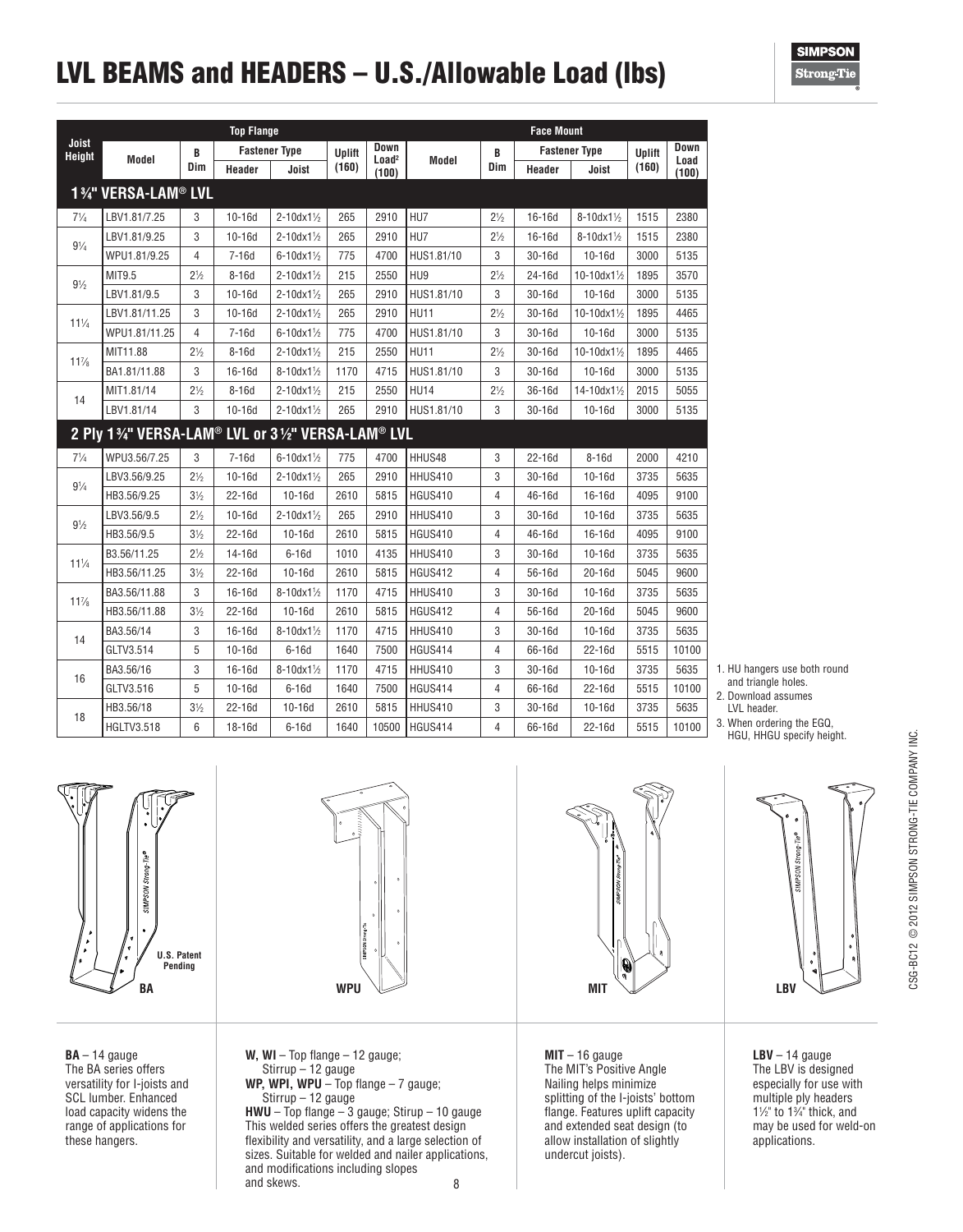# LVL BEAMS and HEADERS – U.S./Allowable Load (lbs)

|                        |                                                 |                 | <b>Top Flange</b> |                      |               |                            |                           |                 | <b>Face Mount</b>    |                |        |               |
|------------------------|-------------------------------------------------|-----------------|-------------------|----------------------|---------------|----------------------------|---------------------------|-----------------|----------------------|----------------|--------|---------------|
| Joist<br><b>Height</b> |                                                 | B               |                   | <b>Fastener Type</b> | <b>Uplift</b> | Down                       |                           | B               | <b>Fastener Type</b> |                | Uplift | Down          |
|                        | Model                                           | Dim             | Header            | Joist                | (160)         | Load <sup>2</sup><br>(100) | Model                     | Dim             | Header               | Joist          | (160)  | Load<br>(100) |
|                        | 3 Ply 1%" VERSA-LAM® LVL or 5%" VERSA-LAM® LVL  |                 |                   |                      |               |                            |                           |                 |                      |                |        |               |
| $7\frac{1}{4}$         | WPU5.50/7.25                                    | 3               | 7-16d             | $6 - 10dx1\%$        | 775           | 4700                       | <b>HU68</b>               | $2\frac{1}{2}$  | 14-16d               | $6-16d$        | 1345   | 2085          |
| $9\frac{1}{4}$         | HB5.50/9.25                                     | $3\frac{1}{2}$  | 22-16d            | $10-16d$             | 2610          | 5815                       | HHUS5.50/10               | 3               | 30-16d               | $10-16d$       | 3735   | 5635          |
|                        | GLTV5.50/9.25                                   | 5               | $10-16d$          | $6-16d$              | 1640          | 7500                       | HGUS5.50/10               | 4               | 46-16d               | 16-16d         | 4095   | 9100          |
| $9\frac{1}{2}$         | HB5.50/9.5                                      | $3\frac{1}{2}$  | 22-16d            | $10-16d$             | 2610          | 5815                       | HHUS5.50/10               | 3               | 30-16d               | $10-16d$       | 3735   | 5635          |
|                        | GLTV5.59                                        | 5               | $10-16d$          | $6-16d$              | 1640          | 7500                       | HGUS5.50/10               | 4               | 46-16d               | 16-16d         | 4095   | 9100          |
|                        | HB5.50/11.25                                    | $3\frac{1}{2}$  | 22-16d            | $10-16d$             | 2610          | 5815                       | HHUS5.50/10               | 3               | 30-16d               | $10-16d$       | 3735   | 5635          |
| $11^{1}/4$             | GLTV5.50/11.25                                  | 5               | $10-16d$          | $6-16d$              | 1640          | 7500                       | HGUS5.50/12               | 4               | 56-16d               | $20-16d$       | 5045   | 9600          |
| $11\%$                 | HB5.50/11.88                                    | $3\frac{1}{2}$  | 22-16d            | $10-16d$             | 2610          | 5815                       | HHUS5.50/10               | 3               | 30-16d               | $10-16d$       | 3735   | 5635          |
|                        | <b>HGLTV5.511</b>                               | 6               | 18-16d            | $6-16d$              | 1640          | 10500                      | HGUS5.50/12               | 4               | 56-16d               | $20-16d$       | 5045   | 9600          |
| 14                     | HB5.50/14                                       | $3\frac{1}{2}$  | $22 - 16d$        | $10-16d$             | 2610          | 5815                       | HHUS5.50/10               | 3               | $30-16d$             | $10-16d$       | 3735   | 5635          |
|                        | EGQ5.50-SDS3 <sup>3</sup>                       | 6               | 28-SDS1/4x3       | 12-SDS1/4x3          | 6395          | 19800                      | HGUS5.50/14               | 4               | 66-16d               | 22-16d         | 5515   | 10100         |
| 16                     | HB5.50/16                                       | $3\frac{1}{2}$  | 22-16d            | $10-16d$             | 2610          | 5815                       | HGUS5.50/14               | 4               | 66-16d               | 22-16d         | 5515   | 10100         |
|                        | EGQ5.50-SDS33                                   | 6               | 28-SDS1/4x3       | 12-SDS1/4x3          | 6365          | 19800                      | HGU5.50-SDS <sup>3</sup>  | $5\frac{1}{4}$  | 36-SDS1/4x21/2       | 24-SDS1/4x21/2 | 9895   | 14145         |
| 18                     | <b>HGLTV5.518</b>                               | 6               | 18-16d            | $6-16d$              | 1640          | 10500                      | HGUS5.50/14               | $\overline{4}$  | 66-16d               | 22-16d         | 5515   | 10100         |
|                        | EGQ5.50-SDS33                                   | 6               | 28-SDS1/4x3       | 12-SDS1/4x3          | 6365          | 19800                      | HGU5.50-SDS <sup>3</sup>  | $5\frac{1}{4}$  | 36-SDS1/4x21/2       | 24-SDS1/4x21/2 | 9895   | 14145         |
|                        | 4 Ply 13/4" VERSA-LAM® LVL or 7" VERSA-LAM® LVL |                 |                   |                      |               |                            |                           |                 |                      |                |        |               |
|                        | HB7.12/9.25                                     | $3\frac{1}{2}$  | 22-16d            | $10-16d$             | 2610          | 5815                       | HHUS7.25/10               | $3\frac{5}{16}$ | 30-16d               | $10 - 16d$     | 3735   | 5635          |
| $9\frac{1}{4}$         | GLTV49.25-2                                     | 5               | $10-16d$          | $6-16d$              | 1640          | 7500                       | HGUS7.25/10               | 4               | 46-16d               | 16-16d         | 4095   | 9100          |
|                        | HB7.12/9.5                                      | $3\frac{1}{2}$  | 22-16d            | $10-16d$             | 2610          | 5815                       | HHUS7.25/10               | $3\frac{5}{16}$ | 30-16d               | $10-16d$       | 3735   | 5635          |
| $9\frac{1}{2}$         | GLTV49.5-2                                      | 5               | $10-16d$          | $6-16d$              | 1640          | 7500                       | HGUS7.25/10               | 4               | 46-16d               | 16-16d         | 4095   | 9100          |
|                        | HB7.12/11.25                                    | $3\frac{1}{2}$  | 22-16d            | $10-16d$             | 2610          | 5815                       | HHUS7.25/10               | $3\frac{5}{16}$ | $30-16d$             | $10-16d$       | 3735   | 5635          |
| $11\frac{1}{4}$        | HGLTV411.25-2                                   | 6               | 18-16d            | $6-16d$              | 1640          | 10500                      | HGUS7.25/12               | 4               | 56-16d               | 20-16d         | 5045   | 9600          |
|                        | HB7.12/11.88                                    | $3\frac{1}{2}$  | 22-16d            | $10-16d$             | 2610          | 5815                       | HHUS7.25/10               | $3\frac{5}{16}$ | 30-16d               | $10-16d$       | 3735   | 5635          |
| $11\%$                 | EGQ7.25-SDS <sup>3</sup>                        | $6\overline{6}$ | 28-SDS1/4x3       | 12-SDS1/4x3          | 6365          | 19800                      | HGUS7.25/12               | 4               | 56-16d               | $20-16d$       | 5045   | 9600          |
|                        | GLTV414-2                                       | 5               | $10-16d$          | $6-16d$              | 1640          | 7500                       | HGUS7.25/14               | 4               | 66-16d               | 22-16d         | 5515   | 10100         |
| 14                     | EGQ7.25-SDS <sup>3</sup>                        | 6               | 28-SDS1/4x3       | 12-SDS1/4x3          | 6365          | 19800                      | HGU7.25-SDS <sup>3</sup>  | $5\frac{1}{4}$  | 36-SDS1/4x21/2       | 24-SDS1/4x21/2 | 9895   | 14145         |
|                        | <b>HGLTV416-2</b>                               | 6               | 18-16d            | $6-16d$              | 1640          | 10500                      | HGUS7.25/14               | $\overline{4}$  | 66-16d               | 22-16d         | 5515   | 10100         |
| 16                     | EGQ7.25-SDS <sup>3</sup>                        | 6               | 28-SDS1/4x3       | 12-SDS1/4x3          | 6365          | 19800                      | HHGU7.25-SDS <sup>3</sup> | $5\frac{1}{4}$  | 44-SDS1/4x21/2       | 28-SDS1/4x21/2 | 14550  | 17845         |
| 18                     | <b>HGLTV418-2</b>                               | 6               | 18-16d            | $6-16d$              | 1640          | 10500                      | HGUS7.25/14               | 4               | 66-16d               | 22-16d         | 5515   | 10100         |
|                        | EGQ7.25-SDS <sup>3</sup>                        | $6\overline{6}$ | 28-SDS1/4x3       | 12-SDS1/4x3          | 6365          | 19800                      | HHGU7.25-SDS <sup>3</sup> | $5\frac{1}{4}$  | 44-SDS1/4x21/2       | 28-SDS1/4x21/2 | 14550  | 17845         |

1. See notes on page 8.



**HGU** – 7 gauge **HHGU** – 3 gauge The GU hangers are a high-capacity girder hanger designed for situations where the header and joist are flush at top.



9 **GLTV & HGLTV** – Top flange – 3 gauge Stirrup – 7 gauge This welded series provides high load carrying capacity and design flexibility and versatility. May be sloped, skewed and modified in other ways, and may be welded to steel I-beams. The GLTV may be used on 4x nailers.



**EGQ** – Top flange – 3 gauge  $Stirrup - 7 gauge$ A high capacity top flange connector designed for use with Structural Composite Lumber beams.



**HGUS** – 12 gauge **HHUS** – 14 gauge Features double shear nailing for high strength and lowest installed cost due to the reduced nail quantity requirement. Not suitable for use with I-joists.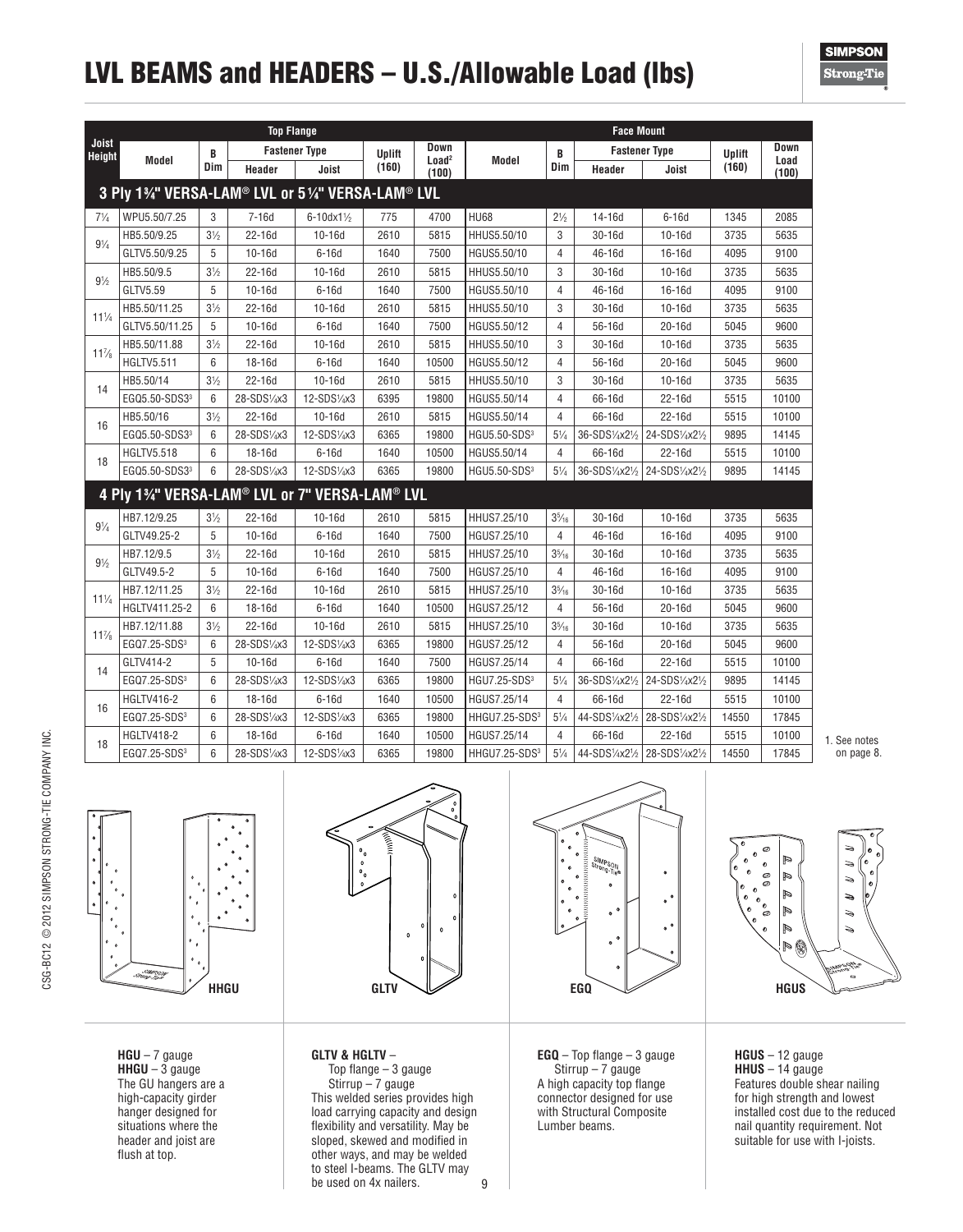# GENERAL CONNECTOR INSTALLATION

**Flush Framing** Top flange configuration and thickness of top flange need to be considered for flush frame conditions.



### Top Flange Hangers



### Wood Nailers



**Correct Attachment**

## Nail Hole Shapes



**Round Holes** All holes must be filled except for the THAI adjustable height hanger. Refer to load tables for THAI nail quantities.

## Toe Nailed I-Joist

Toe nailing causes squeaks and improper hanger installations. **Do not toe nail I-joists prior to installing either top flange or face mount hangers.**





**Nailer Too Wide** The loading may cause cross-grain bending. As a general rule, the maximum allowable overhang is 1 ⁄4", depending on nailer thickness.



#### **Hanger Over-Spread**

If the hanger is over-spread, it can raise the I-Joist above the header and may cause uneven surfaces and squeaky floors.



**Hanger Not Plumb** A hanger "kicked out" from the header can cause uneven surfaces and squeaky floors.



**Nailer Too Thin** and the wrong hanger for a nailer application.



**Triangle Holes** Provided on some products in addition to round holes. Round and triangle holes must be filled to achieve the published maximum load value.

 $\triangle$ 



**Nailer Too Narrow** Nailer should be full width.

**Diamond Holes** Optional holes to temporarily secure connectors to the member during installation.



#### **Obround Holes** Used to provide easier nailing access in tight locations. All holes must be filled except for the LSSU hanger when skewed. Refer to load tables for LSSU nail quantities.

## Double Shear Nailing

The nail is installed into joist and header, distributing load through two points on each nail for greater strength.



### THAI Minimum Nailing

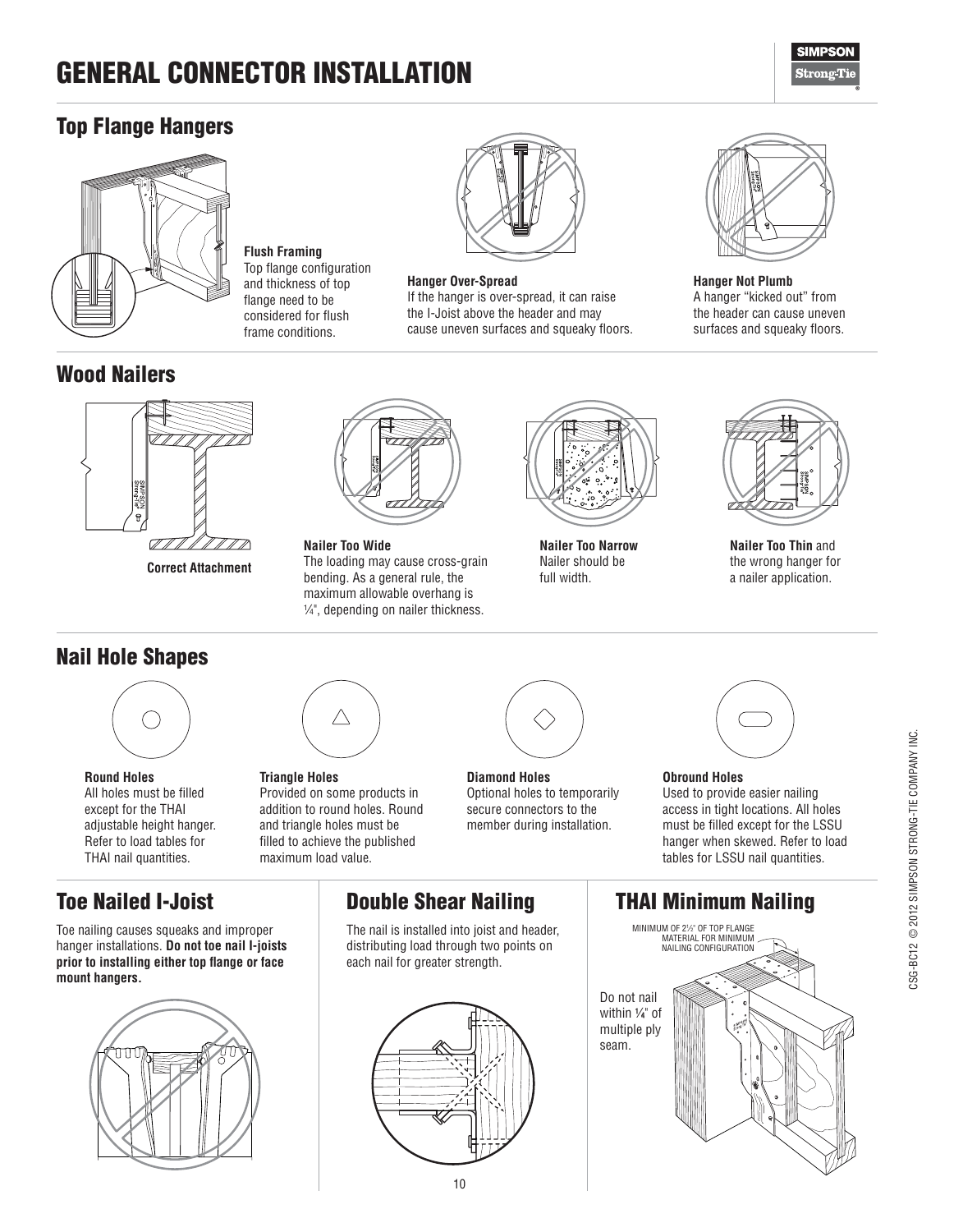# GENERAL CONNECTOR INSTALLATION

## ITS Installation Sequence (IUS Similar)



**STEP 1** Attach the ITS to the header



**STEP 2** Slide the joist downward into the ITS until it rests above the Strong-Grip™ seat.



**STEP 3** Firmly push or snap joist fully into the seat of the ITS.

## LSSU Installation



**STEP 1** Nail hanger to slopecut joist, installing seat nail first. No bevel necessary for skewed installation.



**STEP 2** Skew flange to form acute angle. Bend other flange back. Bend along the centerline of slots. Bend one time only.



**STEP 3** Attach hanger to header, acute angle first. Install nails at an angle.

## VPA Installation



Install top nails and face PAN nails in "A" flange to outside wall top plate.



**STEP 2** Seat rafter with a hammer, adjusting "B" flange to the required pitch.



**STEP 3** Install "B" flange nails in the obround nail holes, locking the pitch.



**STEP 4** Bend tab with hammer and install nail into tab nail hole. Hammer nail in at approx. 45° angle to limit splitting.

For all bridging avoid contact between steel members (this may cause squeaks).

**Typical TB Installation**

VPA - Variable Pitch Connectors

|                                  |                   |            | <b>Fasteners</b>       |        |            |          | <b>Allowable Loads</b> |     |                    |     |            |
|----------------------------------|-------------------|------------|------------------------|--------|------------|----------|------------------------|-----|--------------------|-----|------------|
| Joist                            | Model             |            |                        | Uplift |            | Download |                        |     | Lateral Load (160) |     |            |
| Width                            | No.               | Top        | Rafter                 | (160)  |            | (100)    |                        |     | DF/SP              |     | <b>SPF</b> |
|                                  |                   | Plate      |                        | DF/SP  | <b>SPF</b> | DF/SP    | <b>SPF</b>             | F.  | F <sub>2</sub>     | F.  | $F_{2}$    |
| 1%                               | VPA <sub>25</sub> | $8-10d$    | $2 - 10dx1\%$          | 295    | 250        | 1050     | 870                    | 375 | 250                | 325 | 250        |
| $\overline{2}$                   | <b>VPA2.06</b>    | $9-10d$    | $2 - 10dx1\frac{1}{2}$ | 295    | 250        | 1230     | 1020                   | 375 | 250                | 325 | 250        |
| $2\frac{1}{4} - 2\frac{5}{16}$   | VPA35             | $9-10d$    | $2 - 10dx1\frac{1}{2}$ | 295    | 250        | 1230     | 1020                   | 375 | 250                | 325 | 250        |
| $2\frac{1}{2}$ – $2\frac{9}{16}$ | VPA3              | $9-10d$    | $2 - 10dx1\%$          | 295    | 250        | 1230     | 1020                   | 375 | 250                | 325 | 250        |
| $3\frac{1}{2}$                   | VPA4              | $11 - 10d$ | $2 - 10dx1\frac{1}{2}$ | 295    | 250        | 1230     | 1020                   | 375 | 250                | 325 | 250        |

**Joist Spacing (Inches) 12 16 19.2 24 30 32 36 42 48**

⁄2 TB20 TB27 TB27 TB30 TB36 TB36 TB42 TB48 TB54

⁄8 TB20 TB27 TB27 TB30 TB36 TB36 TB42 TB48 TB54 14 | TB27 | TB27 | TB27 | TB36 | TB36 | TB42 | TB42 | TB48 | TB54 16 | TB27 | TB27 | TB30 | TB36 | TB42 | TB42 | TB42 | TB48 | TB54

> 1. VPA's are not appropriate for applications that require more than 2" of bearing, such as intermediate supports.



**VPA** – 18 gauge This variable pitch connector allows a sloped beam to sit on a top plate without having to notch, birdmouth, bevel, or toe nail. It also provides uplift capacity. Adjustable from 3:12 to 12:12 pitch.

CSG-BC12 @ 2012 SIMPSON STRONG-TIE COMPANY INC. CSG-BC12 © 2012 SIMPSON STRONG-TIE COMPANY INC.

**Joist Height**

**STEP 1**

 $9\frac{1}{2}$ 

117

**SIMPSON Strong**Tie